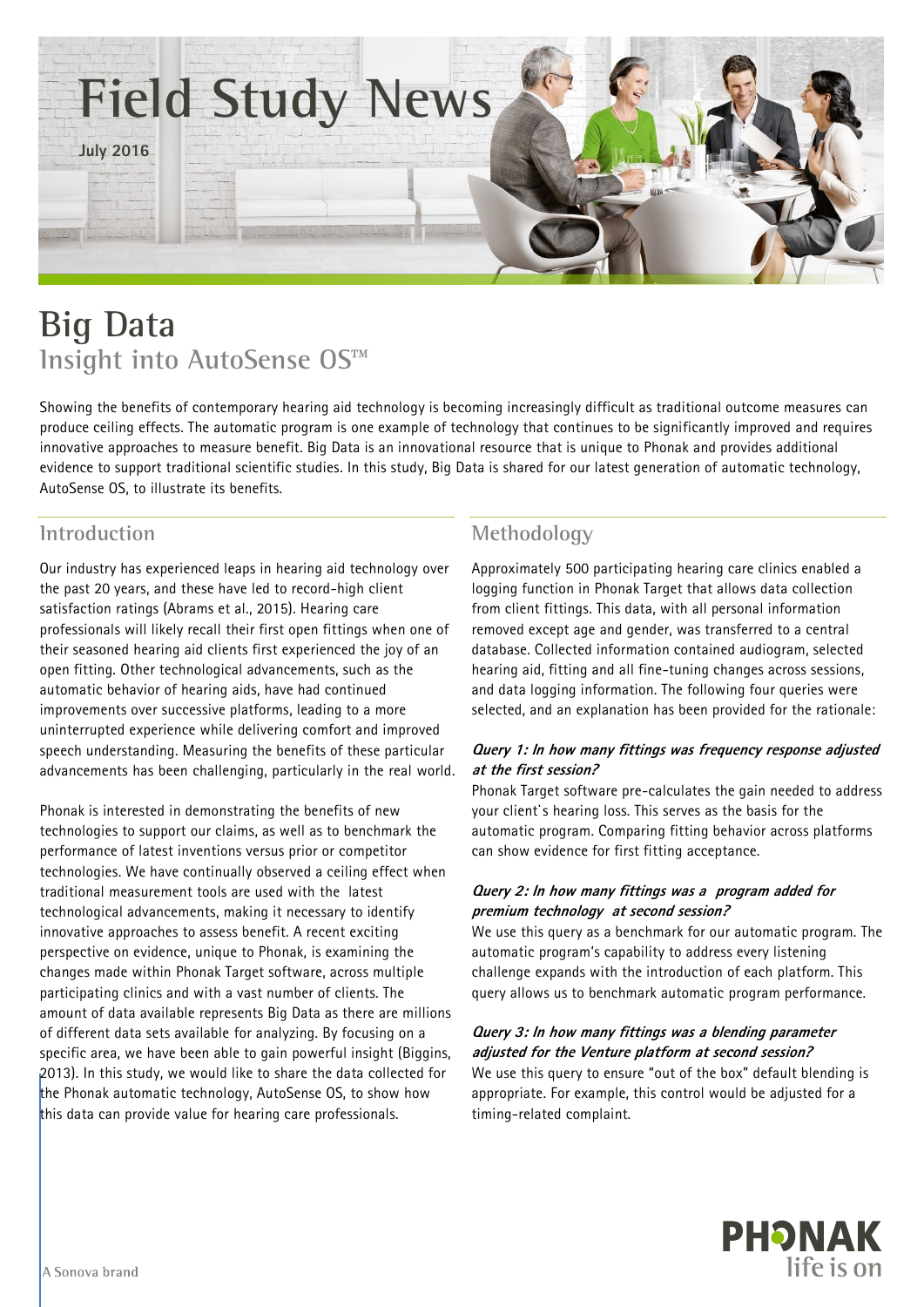### **Query 4: How many hours did a client wear hearing aids across technology levels on the Venture platform?**

In general, we have observed hearing aid usage to be on the rise with the introduction of new platforms. Although it is difficult to make conclusions on this data due to the high number of variables, hours of use do provide a performance benchmark.

## **Results**

The first query identified 363,980 fittings, containing first session fitting data for either the Spice, Quest, or Venture platforms. This data was further subdivided based on whether the frequency response was adjusted. Results, provided in Figure 1, show a platform impact. Quest and Spice platforms were adjusted 5% to 7% more often than the Venture platform.



**Figure 1. Percentage of fittings HCP adjusted frequency response across platforms. at first fitting (n=363,980).**

For the second query, we identified 48,445 fittings containing second session data for a premium level product. Results provided in Figure 2 represent fittings where a manual program was added with the intended use of everyday listening environments.



**Figure 2. Percentage of fittings where an everyday listening program was added at the second fitting session for premium level technologies only (N=48,445).**

Looking at Figure 2, HCPs were 12% to 17% more likely to add a manual program with previous platforms. This data suggests that AutoSense OS in Phonak Venture products better matches a client`s listening needs after real-world experience.

The third query, related to the blending parameter, included 183,331 second fitting sessions. This query showed that blending parameters were adjusted in only 1% of fittings after client's real-world experience.

The final query investigated average hours per day of wear-time across Venture platform technologies, and results are displayed in Figure 3. Looking at Figure 3, there is a clear trend for premium technology to be worn longer than lower technology levels. For example, the V90 technology level was worn, on average, 32 minutes more per day than V30.



**Figure 3. Average hours per use on Venture platform for V30 to V90 from 2nd to 10th session (n=80,568). Please note: Y scale is 10 hours-11 hours.**

# **Conclusion**

The availability of Big Data can provide a different perspective on evidence and this insight can instill confidence in the effectiveness of new technologies. The data presented in this study showed the Venture platform to be tuned less often, have fewer manual programs added after real-world experience and an acceptable 'out of the box' blending default. This means the precalculation, which serves as the basis for AutoSense OS, must have a higher acceptance rate than previous platforms, and that AutoSense OS must be outperforming in real-world listening environments. If not, we would see a similar number of manual programs and/or adjustments to its blending.

Data logging provides useful information on how clients use their hearing aids in their own environments. In this study, we shared data logging information related to hours of use and confirmed that there is an impact of technology level. Data showed that clients fitted with premium technology wear their hearing aids for longer. This finding highlights how Big Data can be a useful tool that can indicate the future direction of studies.

Measuring the benefit of ongoing technological advancements becomes increasingly more challenging with each technological advancement. This challenge means we must be innovative in showing the evidence of benefits. Big Data provides Phonak with an excellent powerful tool to support this goal.